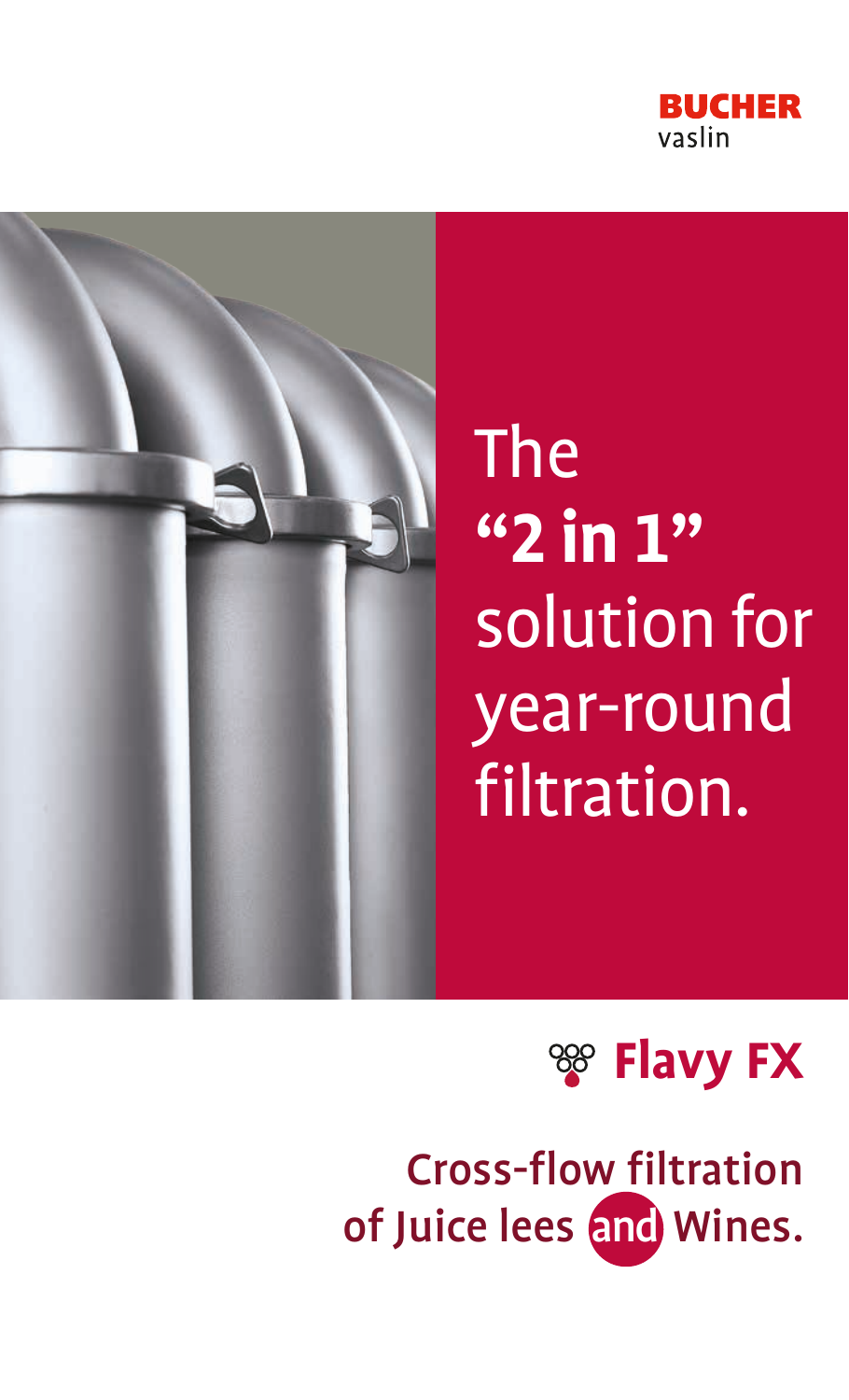# **Flavy FX, acknowledged quality technology**

15 years of experience and extensive know-how of cross-flow wine filtration have made Bucher Vaslin a reference across the world. The options and technical developments implemented over the years have proved their performance:

- polyethersulfone organic membranes specifically made for wine filtration,
- an original filtration process to ensure stable flow rates,
- automatic operation offering maximal dependability.

Bucher Vaslin cross-flow filtration is today used by wine cellars of renown both in France and abroad. Famous wine producing regions around the world are strong supporters of the process: Bordeaux, Bourgogne, Languedoc, Provence, Tuscany, Veneto, Galicia, Rioja, California, South Africa, Australia...

Flavy FX cross-flow filtration is now widely recognized as being an appropriate, qualitative and cost efficient solution.

## **Juice lees and Wines, twin advantages of Flavy FX**

Backed by its wine filtration expertise, Bucher Vaslin researches and develops cross-flow filtration for the processing of natural settled juice lees during harvest.

Now both Juice lees and Wines are processed with the same filter all the year round. This new "2 in 1" solution offers several advantages: valorization of the finished product, undeniable savings and true value-added for the wine cellar.

The easy-to-use process consists in processing the juice lees in two stages:

- the use of a Flavy D3 or D10 rotary drum pre-filter to eliminate the large particles,
- the actual filtration with a cross-flow filter fitted with adapted organic membranes to enable the filtration of more heavily laden products.





Flavy D3 rotary drum pre-filter Filtration membrane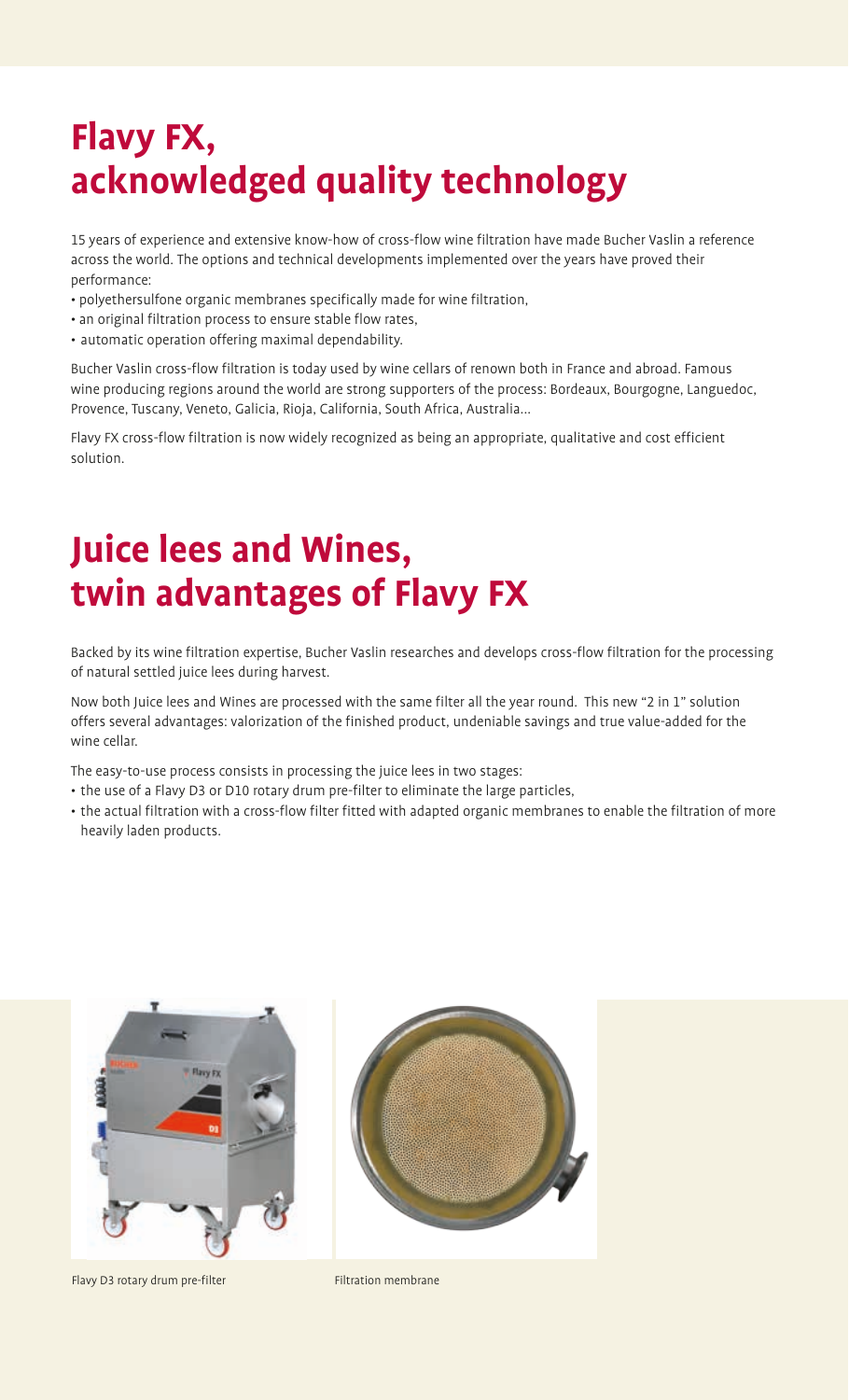### **Bucher Vaslin cross-flow filtration: facts and commitments**

### Flavy FX - Quality first

#### **Respect of wines' organoleptic qualities**

The Flavy FX range of organic membranes in polyethersulfone is specifically appropriate for the cross-flow filtration of wine. The porous barrier with a nominal diameter of 0.2 µm keeps back unwanted suspended matter contained in the wine (particles, yeasts and bacteria). Filtered wines are clear, microbiologically stable and limpid (turbidity < 1 NTU). To preserve aroma and colour. There is no wine oxygenation and little loss of CO<sub>2</sub>.

#### **A guarantee of wines of constant quality**

The transmembranous pressure (TMP) in Flavy FX cross-flow filters is adjusted, low and constant for guaranteed permeate quality, filtration rates are constant and clogging indices low. A high level of technical control providing a constant guarantee of quality throughout the process.

#### **Highly qualitative results on Juice lees**

The permeate obtained, representing up to 90% of the implemented juice lees, volume can be reincorporated in the initial tank because of its contribution in respect of fat level, finesse and aroma freshness.

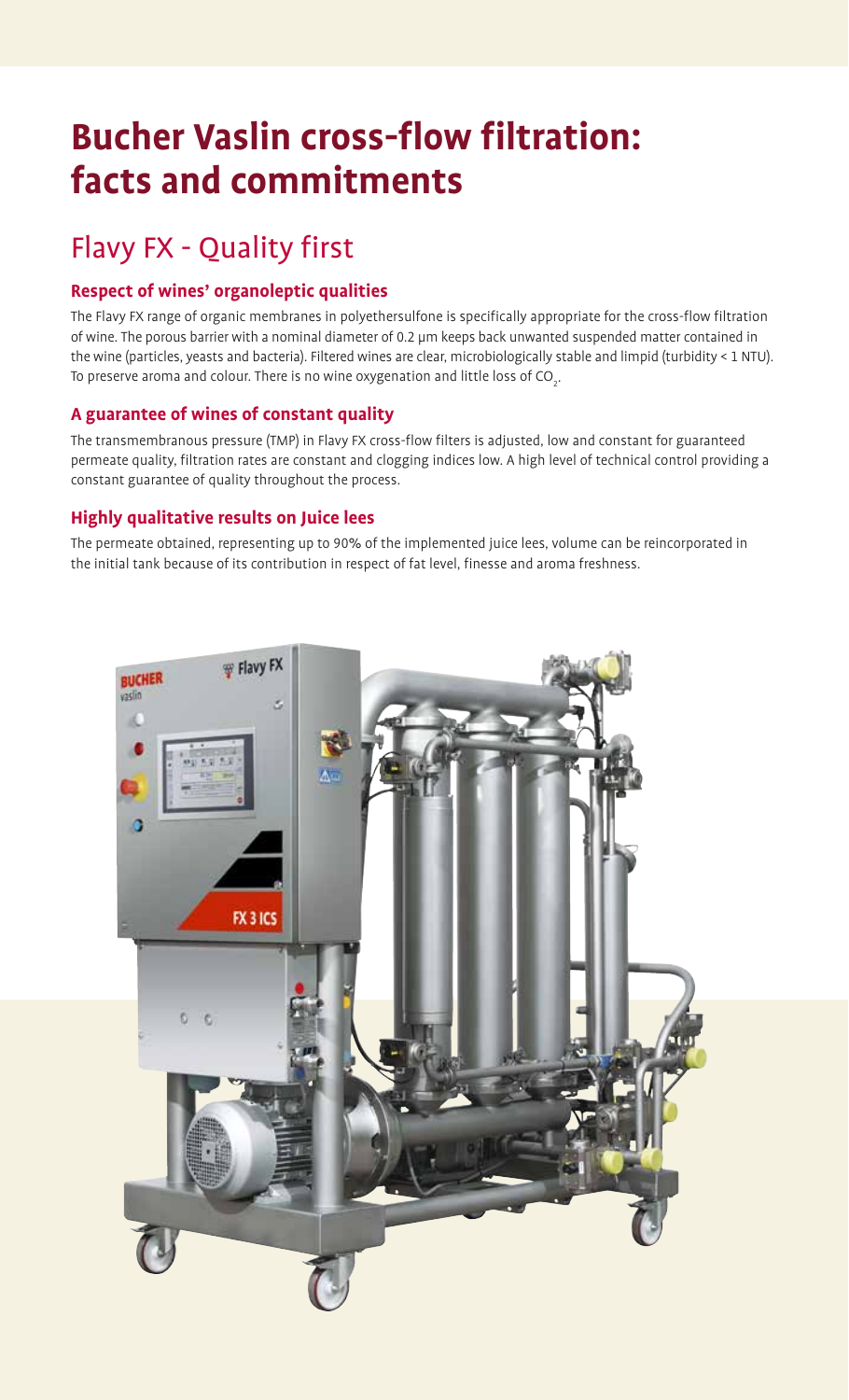### Flavy FX - Real savings

#### **Quick return on "2 in 1" investment**

Using the "1 filter for 2 applications", the return on investment is very fast and the price per filtered hectoliter is more advantageous.

#### **Savings on annual operating costs**

Cross-flow filtration is an efficient annual costs-reducing filtration solution:

- the filter does not use diatomaceous earth consumables,
- the filter does not demand any special attention. Labour costs dedicated to the cellar filtration station are significantly reduced as a result.

The filter is entirely automatic, it can operate around the clock, 7 days a week. A simple surveillance is enough. For the filtration of juice lees: pre-filtration, pressure parameters management, flow rate, etc, are automated. With the Flavy FX filter:

- one only throughput is required, for wine and juice lees alike,
- wine losses are limited (around 0.1% to 2% according to wine profiles), must losses on juice lees are very low (around 1% of the juice volume).

### Flavy FX - Enhanced added-value for the cellar

#### **Improved optimization of cellar organization**

The Flavy FX range simplifies day to day operations. The cellar is autonomous throughout the year resulting in improved organization.

At harvest, juice lees are filtered in batches: the operator can opt for tank by tank juice lees management to ensure improved valorization (by avoiding mixes). The resulting ease of working also allows the time interval between must racking and filtration to be reduced thus preventing juice lees to get fermented.

Lastly, Flavy FX cross-flow filtration frees the wine maker from managing input concerns and from handling used diatomaceous earth.

#### **Operator health and safety**

The filter's automatic operation assures the wine maker of total dependability. Just plug it in, program and let it filter – day and night.

Furthermore, the absence of diatomaceous earth contributes to better integration of health and safety conditions for operators.

#### **Ideal for any type of cellar**

Easy to use and relatively uncumbersome, the Flavy FX cross-flow filtration system can be easily set up in any type of cellar.

The flexibility and user-friendliness of the automatic operation developed by Bucher Vaslin makes cross-flow filtration accessible to cellars without prior expertise.





Juice lees filtration installation Juice lees before filtration / Must after filtration / Final retentate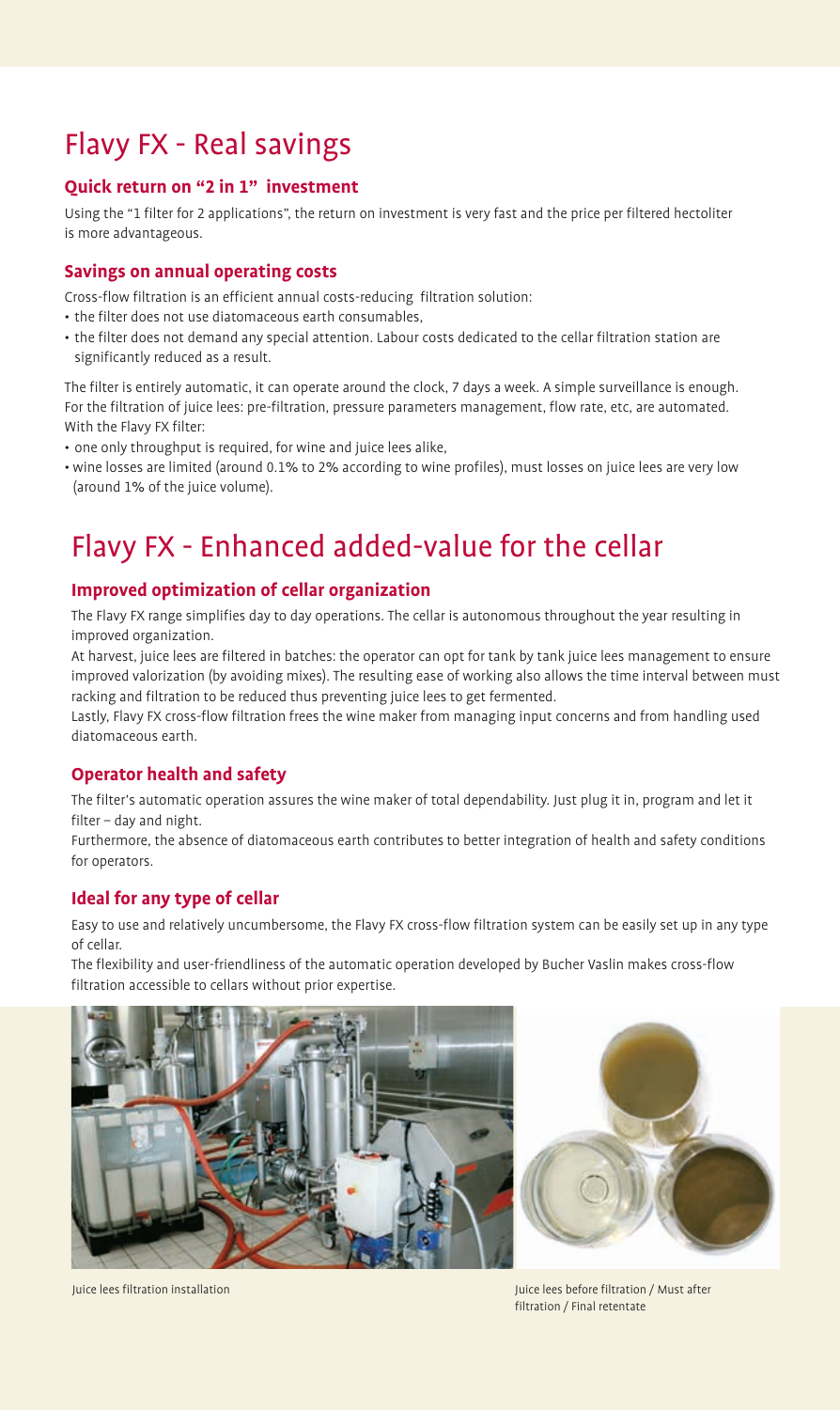# **Flavy FX, "2 in 1"** cross-flow filtration to:

- make quality a priority
- make savings
- enhance efficiency
- improve on environment friendliness